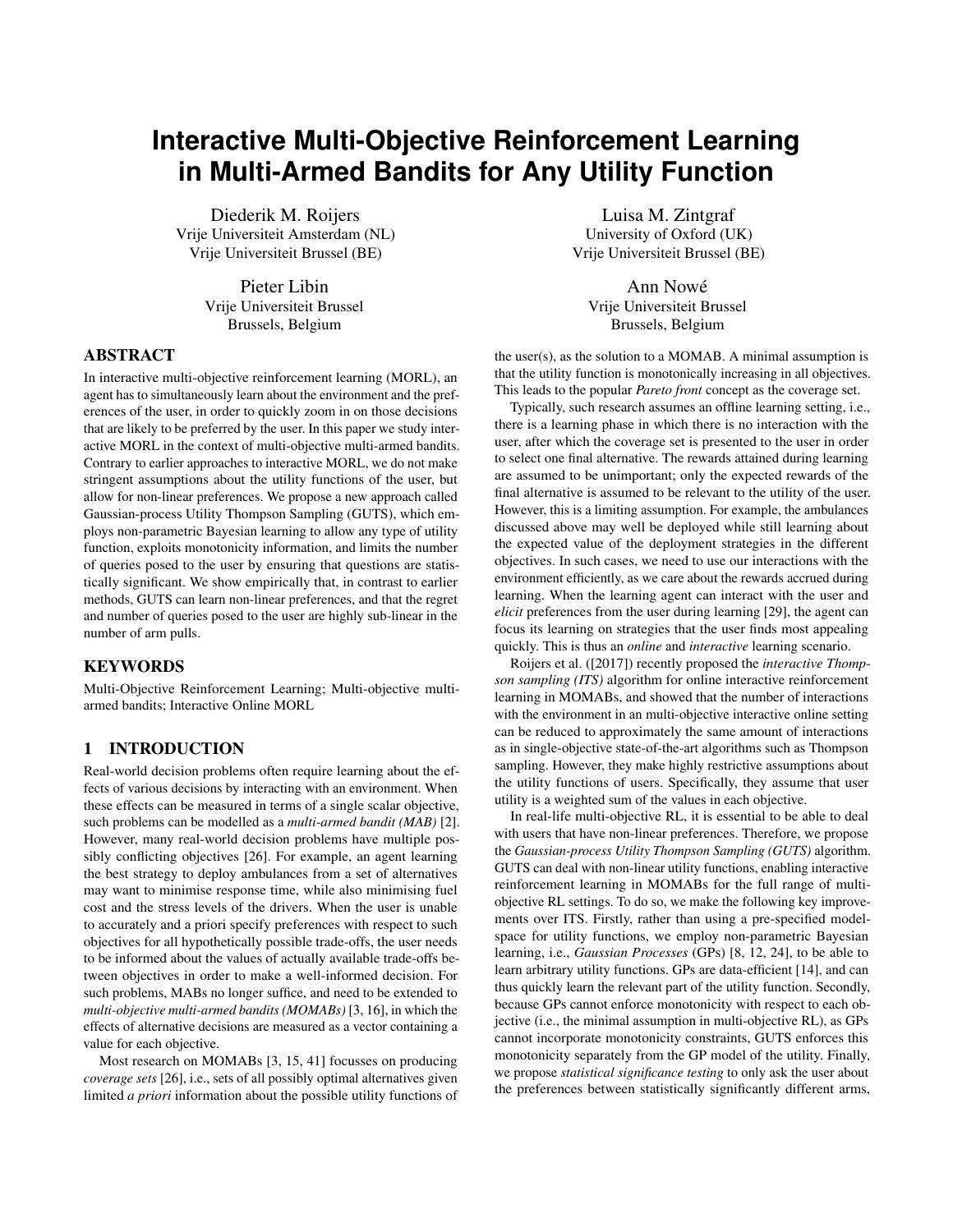to prevent irrelevant questions in the earlier iterations, and show empirically that this does not increase regret.

## <span id="page-1-3"></span>2 BACKGROUND

In this section we define our problem setting, i.e., multi-objective multi-armed bandits (MOMABs), and how we model user utility. First however, we define the scalar version of a MOMAB, i.e, a MAB.

*Definition 2.1.* A scalar *multi-armed bandit (MAB)* [\[35\]](#page-7-11) is a tuple  $\langle \mathcal{A}, \mathcal{P} \rangle$  where

- A is a set of *actions* or *arms*, and
- P is a set of probability density functions  $P_a(r) : \mathbb{R} \to [0, 1]$ over *scalar* rewards *r* associated with each arm  $a \in \mathcal{A}$ .

We refer to the the mean reward of an arm as  $\mu_a = \mathbb{E}_{P_a}[r]$ We refer to the the mean reward of an arm as  $\mu_a = \mathbb{E}_{P_a}[r] = \int_{-\infty}^{\infty} rP_a(r)dr$ , and to the optimal reward as the mean reward of the hest arm  $u^* = \max_{\mu} u$ . best arm  $\mu^* = \max_a \mu_a$ .

The goal of an agent interacting with a MAB is to minimise the expected regret.

*Definition 2.2.* The expected cumulative *regret* of pulling a sequence of arms for each timestep between  $t = 1$  and a time horizon T (following the definition of [Agrawal and Goyal,](#page-7-12) [\[2012\]](#page-7-12)), is

$$
\mathbb{E}\left[\sum_{t=1}^T\mu^* - \mu_{a(t)}\right],
$$

where  $a(t)$  is the arm pulled at time t, and  $n_a(T)$  is the number of times arm a is pulled until timester T times arm  $a$  is pulled until timestep  $T$ .

At the start, the agent knows nothing about  $P$ , and can only obtain information about the reward distributions by pulling an arm  $a(t)$ each timestep, obtaining a sample from the corresponding  $P_{a(t)}$ .<br>In scalar MABs, agents aim to find the arm a that maximi

In scalar MABs, agents aim to find the arm  $a$  that maximises the expected scalar reward. In contrast, in multi-objective problems there are n objectives that are all desirable. Hence, the stochastic rewards  $\mathbf{r}(t)$  and the expected rewards for each alternative  $\mu_a$  are vector-valued vector-valued.

*Definition 2.3.* A *multi-objective multi-armed bandit (MOMAB)* [\[3,](#page-7-2) [41\]](#page-7-5) is a tuple  $\langle \mathcal{A}, \mathcal{P} \rangle$  where

- A is a finite set of *actions* or *arms*, and
- $\mathcal P$  is a set of probability density functions,  $P_a(\mathbf r) : \mathbb{R}^d \to [0, 1]$ <br>over vector valued rewards **r** of length d, associated with each over *vector-valued* rewards <sup>r</sup> of length d, associated with each arm  $a \in \mathcal{A}$ .

Rather than having a single optimal alternative as in a MAB, MOMABs can have multiple arms whose value vectors are optimal for different preferences that users may have. Following the utilitybased approach to MORL [\[26\]](#page-7-1), we assume such preferences can be expressed using a utility function,  $u(\mu)$  that returns the *scalarised* value of  $\mu$ . Using this utility function, the online regret for the interactive multi-objective reinforcement learning setting is as follows.

<span id="page-1-1"></span>*Definition 2.4.* The expected cumulative *user regret* of pulling a sequence of arms for each timestep between  $t = 1$  and a time horizon T in a MOMAB is

$$
\mathbb{E}\left[\sum_{t=1}^T u(\boldsymbol{\mu}^*) - u(\boldsymbol{\mu}_{a(t)})\right],
$$

where  $a(t)$  is the arm pulled at time t,  $\mu^* = \arg \max_a u(\mu_a)$ , and  $n_{-}(T)$  is the number of times arm a is pulled until timesten T  $n_a(T)$  is the number of times arm a is pulled until timestep T.

[Roijers et al.](#page-7-6) ([\[2017\]](#page-7-6)) require that  $u(\mu)$  is of the form  $w \cdot \mu$ , where w is a vector of weights per objective that sum to one. However, in many cases, users cannot be assumed to have such simple linear preferences. Instead, users will often exhibit some degree of nonlinearity. To accommodate for any type of user, we want to only make the minimal assumption, i.e., that  $u(\mu)$  is monotonically increasing in all objectives. This assumption implies that more is better in each objective, which follows from the definition of an objective.

Because  $u(\mu)$  can in general be of any form, we do not want to restrict ourselves to a particular model space. Therefore, we model  $u(\mu)$  as a *Gaussian Process* (GP) [\[24\]](#page-7-9). A GP can be used to approximate any function, while also capturing its uncertainties by assigning to each point in its domain a normal distribution – the mean value reflecting the expected value, and the variance reflecting the uncertainty about the function value at that point. GPs are fully specified by a mean function  $m$  and a kernel  $k$ ,

<span id="page-1-2"></span>
$$
u(\mu) \sim GP(m(\mu), k(\mu, \mu')) \ . \tag{1}
$$

Before any comparisons between value vectors are posed to the user, the GP is initialised by choosing a prior mean function and the kernel function. The mean function expresses a prior estimate for the utilities of value vectors. A common non-informative prior is the zero-mean prior,  $u(\mu) = 0$ , which we also use for the experiments in this paper. The kernel function defines how data points (tuples of the form  $(x, u(x))$  influence each other. A common choice for the kernel, which we also use, is the squared exponential kernel:

$$
k(x, x') = \exp(-(2\theta)^{-1}||x - x'||^2),
$$

in which  $\theta$  controls the distance over which points influence each other. The prior belief  $P(u)$  about the utility function  $u(\mu)$  is updated in light of observation data, C, and its likelihood  $P(C|u)$  using Bayes' rule  $P(u|C) \propto P(u)P(C|u)$ , where  $P(C|u)$  is the likelihood of the data given  $u(\mu)$ . The posterior  $P(u|C)$  is the updated belief about the user's utility, and the current approximation of the utility function. In this paper, the data for the GP, C, is given in terms of *pairwise comparisons* between vectors,

<span id="page-1-0"></span>
$$
C = {\mu_m > \mu'_m}_{m=1}^M, \tag{2}
$$

where > denotes a noisy comparison  $u(\mu_m) + \varepsilon > u(\mu'_m) + \varepsilon'$ , where  $\varepsilon \sim N(0, \sigma^2)$  accounts for noise in the user's utility (i.e., the user  $\varepsilon \sim \mathcal{N}(0, \sigma^2)$  accounts for noise in the user's utility (i.e., the user<br>is allowed to make small errors). Chu and Ghabramani (12005bl) is allowed to make small errors). [Chu and Ghahramani](#page-7-8) ([\[2005b\]](#page-7-8)) introduce a probit likelihood for pairwise comparison data with Gaussian noise, which can be used to update the GP. Given this likelihood, the posterior becomes analytically intractable and has to be approximate (e.g., using Laplace approximation as in [\[8\]](#page-7-7)).

The main advantages of GPs for our setting are that they do not assume a model-class of functions for  $u(\mu)$ , and that they are sampleefficient, i.e., the number of comparisons necessary to make accurate predictions about which  $\mu$  are preferred is small.

# 3 GAUSSIAN-PROCESS UTILITY THOMPSON SAMPLING

In this section, we propose our main contribution: *Gaussian-process Utility Thompson Sampling (GUTS)* (Algorithm [1\)](#page-2-0). GUTS interacts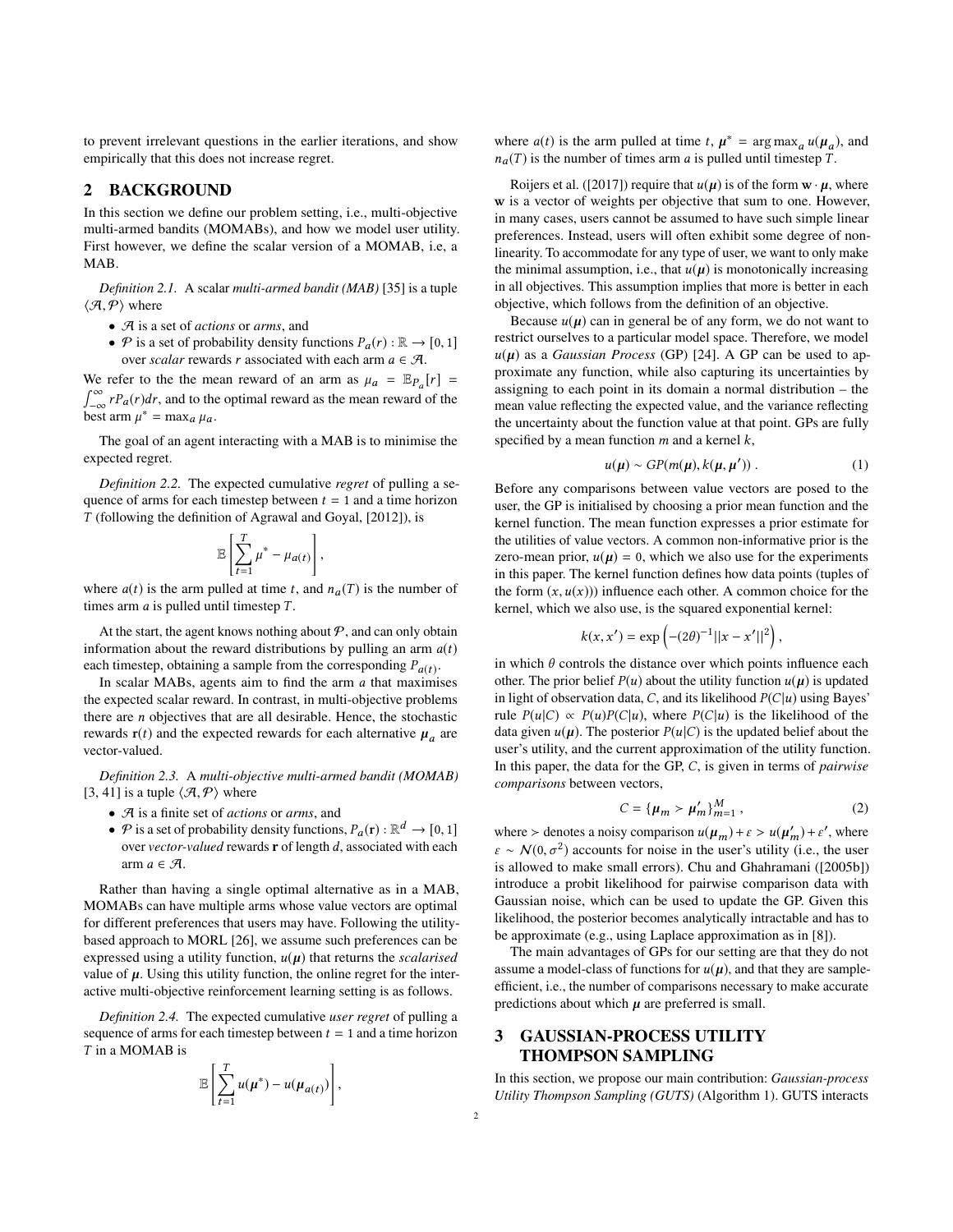<span id="page-2-1"></span>

Figure 1: Schematic overview of the GUTS algorithm.

with the environment by pulling arms, and storing the resulting reward-vectors together with the associated arm numbers in a dataset D. GUTS also interacts with the user by posing comparison queries to the user, leading to a dataset  $C$  (as in Equation [2\)](#page-1-0). A schematic overview of the interactions of the GUTS algorithm is provided in Figure [1.](#page-2-1)

GUTS selects the arms to pull by sampling the posterior mean reward distributions as in Thompson Sampling (TS) [\[35\]](#page-7-11) for singleobjective MABs. In contrast to single-objective MABs however, the means sampled from the posteriors in MOMABs are vectorvalued (line [5\)](#page-2-2). As there is typically not one arm that has the optimal reward for all objectives, minimising the regret (Definition [2.4\)](#page-1-1) is only possible by also estimating the utility function,  $u(\mu)$ . To model this utility function, GUTS employs a Gaussian Process (GP) (Equation [1\)](#page-1-2), which is a posterior distribution over utility functions, given data. Because the GP is a posterior over utility functions, GUTS can sample  $u(\mu)$  from this posterior. We assume that the user's utility function does not depend on the available mean reward vectors, and can thus be learnt and sampled independently (lines [7–](#page-2-3)[8\)](#page-2-4). When such a sampled  $u(\mu)$  is applied to the reward vectors, the action that maximises the utility according to that  $u(\mu)$  can be found (lines [9–](#page-2-5)[10\)](#page-2-6) and executed (line [19\)](#page-2-7). Aside from needing to sample a utility function from the GP to find the utility-maximising arm, learning the optimal arm to pull given the GP is thus highly similar to TS. However, the main difficulty is in learning to estimate  $u(\mu)$  accurately and efficiently.

In order to learn  $u(\mu_a)$ , we need data about the preferences of the rest as mentioned in Section 2 we gather data about the preferences user. As mentioned in Section [2](#page-1-3) we gather data about the preferences of users in terms of binary comparisons between two value-vectors (Equation [2\)](#page-1-0). This is because it is highly difficult—and thus errorprone—for humans to provide numerical utility evaluations of single items; it is known that such evaluations can differ based on a number of external factors that are not relevant to the data, making the valuations time-dependent, while pairwise comparisons (i.e., asking the question "Which of these two vectors do you prefer?") are more stable [\[18,](#page-7-13) [31](#page-7-14)[–33\]](#page-7-15). In addition to a dataset about the value-vectors associated with the arms, D, (line [2\)](#page-2-8), GUTS thus keeps a dataset of outcomes of pairwise preference queries, C, (line [1\)](#page-2-9). To fill C with meaningful and relevant data, GUTS needs to pose queries to a (human) decision maker. Because a comparison consists of two arms, GUTS draws two sample sets of mean reward vectors from the posteriors of the mean reward vectors given D,  $\theta_1$  and  $\theta_2$ (line [5\)](#page-2-2), and two sample utility functions from the posterior over utility functions given  $C$  (lines [7–](#page-2-3)[8\)](#page-2-4). When these two sets of samples, paired with their respective sampled utility function, disagree on what the optimal arm should be, a preference comparison between the sampled mean vectors of these arms are a candidate query to the user.

<span id="page-2-12"></span><span id="page-2-11"></span><span id="page-2-9"></span><span id="page-2-8"></span><span id="page-2-6"></span><span id="page-2-5"></span><span id="page-2-4"></span><span id="page-2-3"></span><span id="page-2-2"></span>

| Algorithm 1: GP Utility Thompson Sampling                     |                                                                                                                                   |
|---------------------------------------------------------------|-----------------------------------------------------------------------------------------------------------------------------------|
| Input: Parameter priors on reward distributions, and GP prior |                                                                                                                                   |
| parameters $m(\mu)$ and $k(\mu, \mu')$ , countdown, $\alpha$  |                                                                                                                                   |
|                                                               | $1\ C \leftarrow \emptyset;$<br>$\prime\prime$ previous comparisons                                                               |
|                                                               | $2 D \leftarrow \emptyset$<br>// observed reward data                                                                             |
| $3cd \leftarrow$ countdown                                    |                                                                                                                                   |
| 4 for $t = 1, , T$ do                                         |                                                                                                                                   |
| 5                                                             | $\theta_1, \theta_2 \leftarrow$ draw 2 sets of samples from $P(\theta D)$                                                         |
| 6                                                             | $\theta'_1, \theta'_2 \leftarrow \text{PPrune}(\theta_1), \text{PPrune}(\theta_2)$                                                |
| 7                                                             | $u_1 \leftarrow$ sample utility function from GP posterior given C                                                                |
| 8                                                             | $u_2 \leftarrow$ sample utility function from GP posterior given C                                                                |
| 9                                                             | $a_1(t) \leftarrow \arg \max u_1(\mu_{\theta'_1, a})$                                                                             |
| 10                                                            | $a_2(t) \leftarrow \arg \max u_2(\mu_{\theta'_2, a})$                                                                             |
| 11                                                            | dom $\leftarrow \mu_{\theta'_1, a_1(t)}$ > $p \mu_{\theta'_2, a_2(t)} \lor \mu_{\theta'_2, a_2(t)}$ > $p \mu_{\theta'_1, a_1(t)}$ |
| 12                                                            | significant $\leftarrow$ HotellingT2( $D[a_1(t)]$ , $D[a_2(t)]$ ) $\leq \alpha$                                                   |
| 13                                                            | <b>if</b> $a_1(t) \neq a_2(t) \land \neg dom \land cd \leq 0 \land significant$ <b>then</b>                                       |
| 14                                                            | Perform user comparison for $\mu_{\theta'_1, a_1(t)}$ and $\mu_{\theta'_2, a_2(t)}$ and                                           |
|                                                               | add result (in the format, $\mu_x > \mu_y$ ) to C                                                                                 |
| 15                                                            | $cd \leftarrow$ count down                                                                                                        |
| 16                                                            | else                                                                                                                              |
| 17                                                            | $cd$ --                                                                                                                           |
| 18                                                            | end                                                                                                                               |
| 19                                                            | $\mathbf{r}(t) \leftarrow$ play $a_1(t)$ and observe reward                                                                       |
| 20                                                            | append $(r(t), a_1(t))$ to D                                                                                                      |
| 21 end                                                        |                                                                                                                                   |

<span id="page-2-14"></span><span id="page-2-13"></span><span id="page-2-7"></span><span id="page-2-0"></span>GUTS uses a GP to estimate  $u(\mu)$  from the data in C. GPs are highly general, data-efficient [\[14\]](#page-7-10), and as parameter-free function approximators can fit any function. However, in multi-objective decision-making we have one more piece of information that we can exploit. We know that  $u(\mu)$  is monotonically increasing in all objectives; i.e., increasing the value of a mean reward vector  $\mu$  in one objective, without diminishing it in the other objectives can only have a positive effect on utility. This corresponds to the minimal assumption about utility in multi-objective decision making [\[26\]](#page-7-1), and leads the notion of *Pareto dominance*. An arm a is Pareto-dominated,  $\mu_a$   $\mu_a$ ,  $\mu_a$ ,  $\mu_a$ ,  $\mu_a$ ,  $\mu_a$ ,  $\mu_a$ ,  $\mu_a$ ,  $\mu_a$ ,  $\mu_a$ ,  $\mu_a$ ,  $\mu_a$ ,  $\mu_a$ ,  $\mu_a$ ,  $\mu_a$ ,  $\mu_a$ ,  $\mu_a$ ,  $\mu_a$ ,  $\mu_a$ ,  $\mu_a$ ,  $\mu_a$ ,  $\mu_a$ ,  $\mu_a$ ,  $\mu_a$ ,  $\mu_a$ ,  $\mu_a$ ,  $\mu_a$ ,  $\mu_a$ ,  $\mu_a$ ,  $\mu_a$ ,  $\mu_a$ ,  $\mu_a$  $\lambda > p$   $\mu_a$ , when there is another arm a' with an equal or higher van in all objectives and a higher mean in at least one objectives

$$
\mu_{a'} >_{P} \mu_{a} \stackrel{\text{def}}{=} (\forall i) \mu_{a',i} \ge \mu_{a,i} \land (\exists j) \mu_{a',j} > \mu_{a,j}.
$$

Because of monotonicity, Pareto-dominated arms cannot be optimal [\[26\]](#page-7-1). GUTS enforces this condition on two places: first, any Paretodominated arms are excluded from the sets of sampled mean reward vectors, by using a pruning operator PPrune<sup>[1](#page-2-10)</sup> resulting in two smaller sets of arms  $\theta'_1$  and  $\theta'_2$  (line [6\)](#page-2-11); second, the user will not be queried<br>w.r.t. her preferences for dominating dominated pairs of vectors from w.r.t. her preferences for dominating-dominated pairs of vectors from  $t_1$  and  $t_2$  (the  $t_2$ ), as  $t_1$  $\mathcal{L}_1'$  and  $\theta_2'$  (line [11\)](#page-2-12), as we already know the answer without posing<br>the question to the user

Using C we sample utility functions and maximise over the available actions in  $\theta'_1$  and  $\theta'_2$  (line [7](#page-2-3)[–10\)](#page-2-6). We note that because we estimate u using GPs. GUITS can directly sample values for the estimate  $u$  using GPs, GUTS can directly sample values for the

<span id="page-2-10"></span><sup>&</sup>lt;sup>1</sup>See e.g. [\[25\]](#page-7-16) for a reference implementation of PPrune.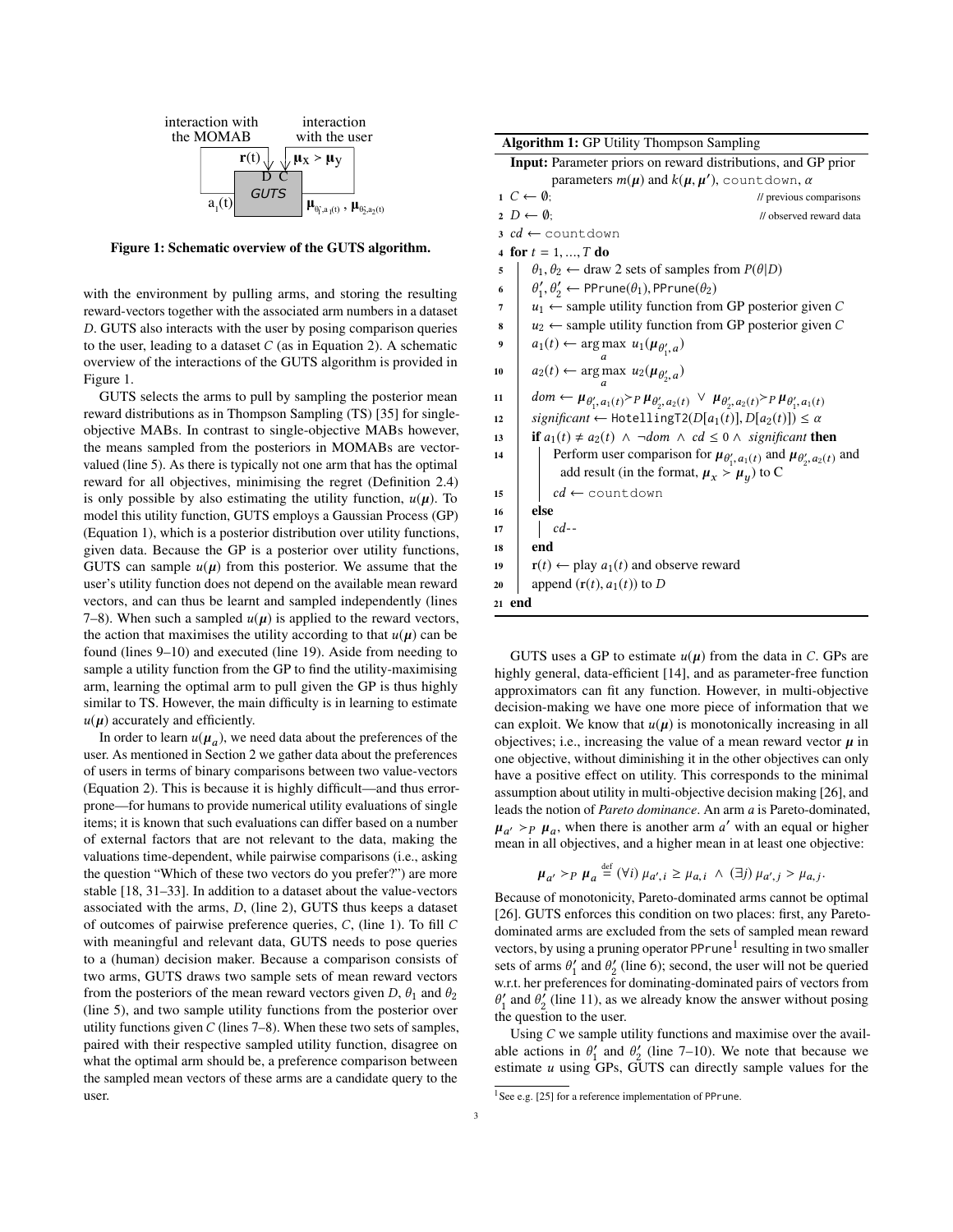values in  $\theta'_1$  and  $\theta'_2$  without fully specifying the entire function  $u(\mu)$ <br>for all possible  $\mu$  in  $\mathbb{R}^n$ for all possible  $\mu$  in  $\mathbb{R}^n$ .<br>Because interactions

Because interactions with a decision maker are an expensive resource, we need to select preference queries between value vectors carefully. Therefore, a) these queries should be relevant with respect to finding the optimal arm (preferences between arms that are both suboptimal are less relevant), b) the arms in the queries should be statistically significantly different from each other, and c) queries should be progressively infrequent, as we assume that the user will be decreasingly motivated to provide more information to the system as time progresses. To make sure that only relevant questions are asked (a), GUTS only poses queries to the user when the two sets of samples and utility functions disagree on the arm that maximises the utility for the user. As more information comes in, we expect the two sets of samples to disagree on which arm is optimal less (c). Additionally, we also want to assure that queries only concern arms for which the difference between values is statistically significant (b). For this, we use Hotellings– $T^2$  test [\[19\]](#page-7-17), which is the multi-variate<br>version of the Students–T test. The input for this test is all the data version of the Students-T test. The input for this test is all the data with respect to both arms we want to compare, i.e.,  $a_1(t)$  and  $a_2(t)$ , in the data gathered so far  $(D)$ . The threshold P-value with respect to when we say the difference is not insignificant,  $\alpha$ , can be set to a low value. In the experiments we used  $\alpha = 0.01$ . We note that Hotellings– a multi-variate Gaussian, which we use in our experiments. If the <sup>2</sup> test applies to the rewards per arm (in  $D$ ) are distributed with multi-variate Gaussian, which we use in our experiments. If the the rewards for the arms would be distributed differently, different significance testing should be employed instead, or can even be removed (at the expense of some additional, unnecessary queries at the beginning) if necessary. [2](#page-3-0)

Finally, one might argue that a human decision maker would not always be able to answer all the queries the algorithm might require. For example, the algorithm might simply generate too many questions for the user to answer while it continues to learn about the environment, and when the user has answered a question, the subsequent questions might already be deprecated. To simulate this effect we introduce a simple cool-down of the number of arm-pulls that will be taken before a user is again able to answer another query (line [15](#page-2-13) and [17\)](#page-2-14). We hypothesise that while more queries are desirable, GUTS will still be able to achieve sub-linear regret. In the most positive scenario, a higher cool-down could even lead to the algorithm being able to ask more informative queries because it learned more about the environment in the meantime, which could have a positive effect.

# **EXPERIMENTS**

To test the performance of GUTS in terms of user regret (Definition [2.4\)](#page-1-1) and the number of queries posed to the user, and to test the effects of different parameter settings, we perform experiments on two types of problems. In Section [4.1,](#page-4-0) we use a 5-arm MOMAB that requires learning non-linear preferences to show that GUTS is indeed able to handle such non-linear preferences. In Section [4.2,](#page-4-1) random MOMAB instances are used to perform more extensive experiments.

<span id="page-3-1"></span>

Figure 2: A 5-arm MOMAB

We compare GUTS to single-objective Thompson sampling provided with the ground truth utility functions of the user. While this is an unfair comparison (putting GUTS at a disadvantage), as our setting does not actually allow algorithms to know the ground truth utility function, it does provide insight into how much utility is lost due to having to estimate the utility function via pairwise comparison queries. Furthermore, in Section [4.1](#page-4-0) we compare GUTS to ITS [\[29\]](#page-7-6).

All MOMABs used in these experiments have multi-variate Gaussian reward distributions. This stands in contrast to earlier work, i.e., [\[29\]](#page-7-6), that uses multi-variate Bernoulli-distributions. For the GPs we use the common zero-mean prior,  $m(\mu) = 0$ , and squared exponential kernel [\[24\]](#page-7-9). When significance testing is used, we use  $\alpha = 0.01$  as the significance threshold.

#### 4.1 A 5-arm MOMAB

In this subsection, we employ a 5-arm MOMAB (depicted in Figure [2\)](#page-3-1), with the following ground truth mean vectors:  $(0, 0.8)$ ,  $(0.1, 0.9)$ ,  $(0.4, 0.4), (0.8, 0.0),$  and  $(0.9, 0.1)$ . Note that  $(0, 0.8)$  and  $(0.8, 0.0)$ are Pareto-dominated. We employ a monotonically increasing utility function:

$$
u_5(\mu) = 6.25 \text{ max } (\mu_0, 0) \text{ max } (\mu_1, 0),
$$

leading to the arm with mean vector  $(0.4, 0.4)$  being optimal with utility 1. Each reward distribution is a multi-variate Gaussian with utility 1. Each reward distribution is a multi-variate Gaussian with correlations <sup>0</sup> and in-objective variance <sup>0</sup>.005.

To find the optimal arm, a MOMAB-learning algorithm must be able to handle the non-linearity of  $u_5(\mu)$ . In order to test whether GUTS indeed can, we run GUTS on the MOMAB of Figure [2,](#page-3-1) and compare it to ITS [\[29\]](#page-7-6), and Thompson Sampling provided with the ground truth utility in Figure [3](#page-4-0) (top). The results confirm that GUTS (for all parameter settings) can handle non-linear preferences and has a highly sub-linear regret curve. In contrast, ITS is limited to the space of linear utility functions and does not manage to attain sub-linear regret.

As previously stated, a user may not have time (or is not willing) to answer all questions posed by GUTS, as the user will need time to answer the queries, and may be preoccupied with other tasks as well. Therefore, we introduced the cool-down parameter in the GUTS algorithm to simulate the user answering a smaller portion of the questions. We compare different settings for the cool-down

<span id="page-3-0"></span> $2$ Please note that assumptions about the distributions of the reward vectors are all that is required for significance testing, and that for significance testing no assumptions regarding the utility function is required.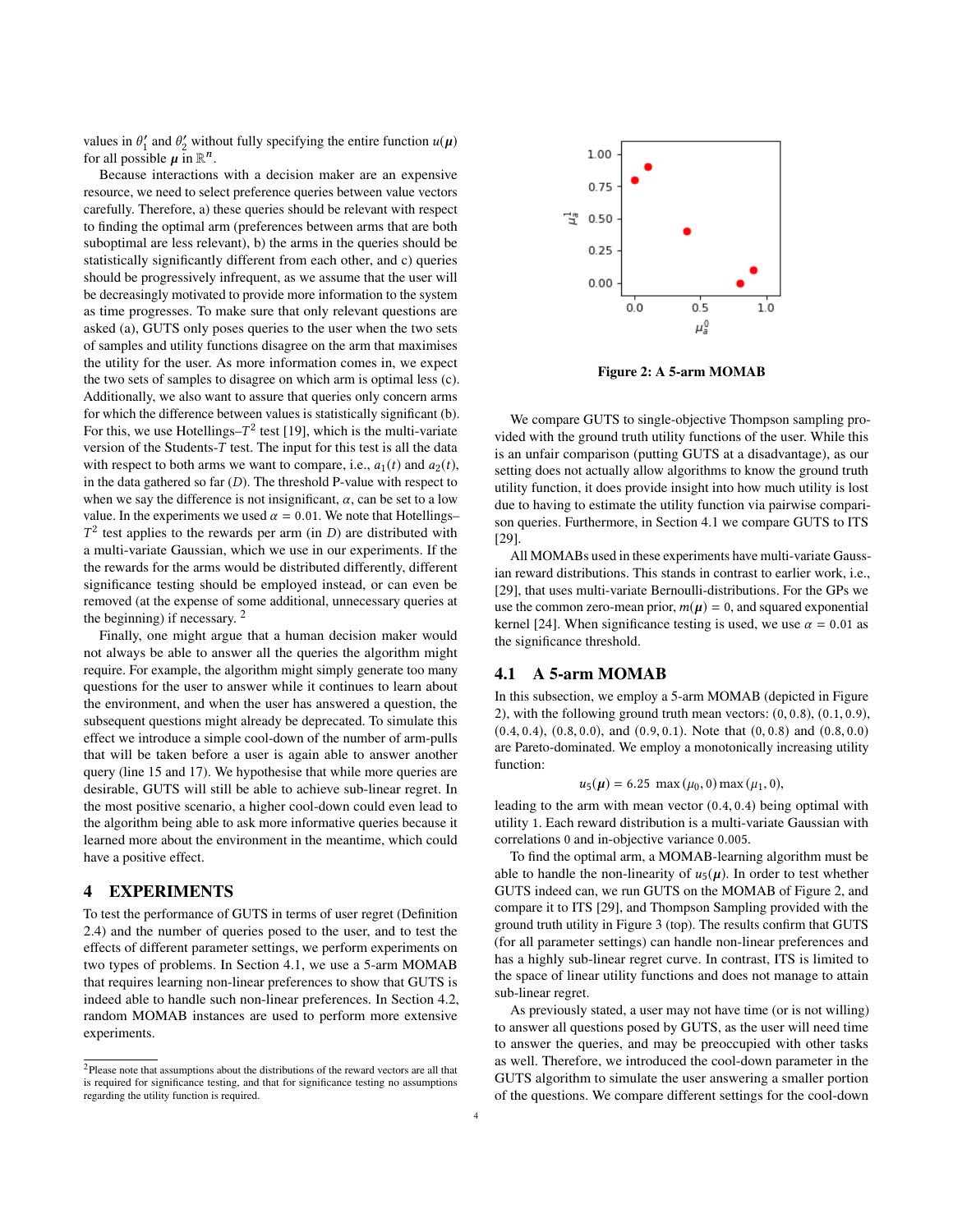<span id="page-4-0"></span>

Figure 3: 5-arm MOMAB results for ITS, ground-truth TS, and GUTS with different cool-down settings and significance testing enabled (top), and with cool-down 0 and significance testing either enabled (s1) or disabled (s0) (bottom): (left) regret as a function of arm-pulls with significance testing enabled and different cool-down settings for GUTS, (right) the corresponding number of queries posed to the user as a function of arm-pulls.

parameter (Figure [3,](#page-4-0) top) we observe that, as expected, no cool-down (i.e.,  $cd = 0$ ), performs best in terms of regret, the regret closely approximates the regret of Thompson sampling supplied with the ground truth (Figure [3,](#page-4-0) top left). The number of queries to the user can be reduced by increasing cool-down (Figure [3,](#page-4-0) top right). For example, at cool-down 3, the user answers to a query once in at most 4 arm-pulls. We observe that while this comes at the cost of some regret, the learning curves remain highly sub-linear, and GUTS is still able to learn the right preferences, albeit more slowly.

We tested the effect of (disabling) significance testing (Figure [3,](#page-4-0) bottom). We found no significant effect on regret in this simple problem, and a small effect on the number of queries in favour of the doing significance testing. This is because there is very little variance in the reward distributions of the arms, so after only a few questions the difference between to sets of samples for two arms becomes significant. We show the effect on more complex MOMABs in the next subsection.

In summary, we conclude that GUTS can effectively approximate the utility function for the purpose of selecting the optimal arm in this problem.

#### <span id="page-4-1"></span>4.2 Random MOMABs

Random MOMABs are generated randomly using the number of objectives  $d$ , and the number of arms,  $|\mathcal{A}|$ , as parameters, following the procedure of [\[29\]](#page-7-6):  $|\mathcal{A}|$  samples  $\mu'_a$  are drawn from a *d*-dimensional

Gaussian distribution  $\mathcal{N}(\mu'_a | \mu_{rand}, \Sigma_{rand})$ , where  $\mu_{rand} = \vec{1}$  (vector of ones), and  $\Sigma$ , is a diagonal matrix with  $\sigma^2 = (-1)^2$  for tor of ones), and  $\Sigma_{rand}$  is a diagonal matrix with  $\sigma_{rand}^2 = (\frac{1}{2})^2$  for each element on the diagonal: this set is normalised such that all each element on the diagonal; this set is normalised such that all  $\mu_a$  and any are a summission and  $\mu_f$  persons,  $\mu_f$ ,  $\mu_f$  and any analytical and associated multi-variate Gaussian reward distribution, with the fall into the *d*-dimensional unit hypercube,  $[0, 1]^d$ . Each arm has<br>associated multi-variate Gaussian reward distribution, with the aforementioned true mean vectors,  $\mu_a$ , and randomly drawn covari-<br>ance matrices with covariances ranging from perfectly negatively ance matrices with covariances ranging from perfectly negatively correlated to perfectly positively correlated, with an average variance magnitude of  $\sigma_{P,q}^2 = 0.05$  unless otherwise specified.<br>In order to test whether GUTS can learn to identify

In order to test whether GUTS can learn to identify the optimal arm, under different settings of the cool-down parameter (i.e., when a user cannot answer all the questions otherwise generated by the algorithm), we run GUTS on random 20-arm MOMABs with randomly generated polynomial utility functions of order 3. In Figure [4,](#page-5-0) we observe that the regret curves of GUTS (on the left) are all highly sub-linear. At 500 arm-pulls, GUTS with cool-down 0 has only <sup>16</sup>.9% more cumulative regret than Thompson Sampling provided with the ground-truth utility function (cheat-TS). Furthermore, we observe that the number of questions for cool-down behaves as we expect: first queries are not yet significant; then the queries become significant leading to a higher number of queries; but the number of queries quickly becomes sub-linear as the approximation of  $u(\mu)$  becomes better. We thus conclude that GUTS can adequately approximate the utility function in order to identify the optimal arm.

For cool-down <sup>5</sup>, GUTS has <sup>29</sup>.8% more regret than cheat-TS at 500 arm pulls, for cool-down <sup>10</sup>, <sup>36</sup>.0% and, for cool-down <sup>20</sup>,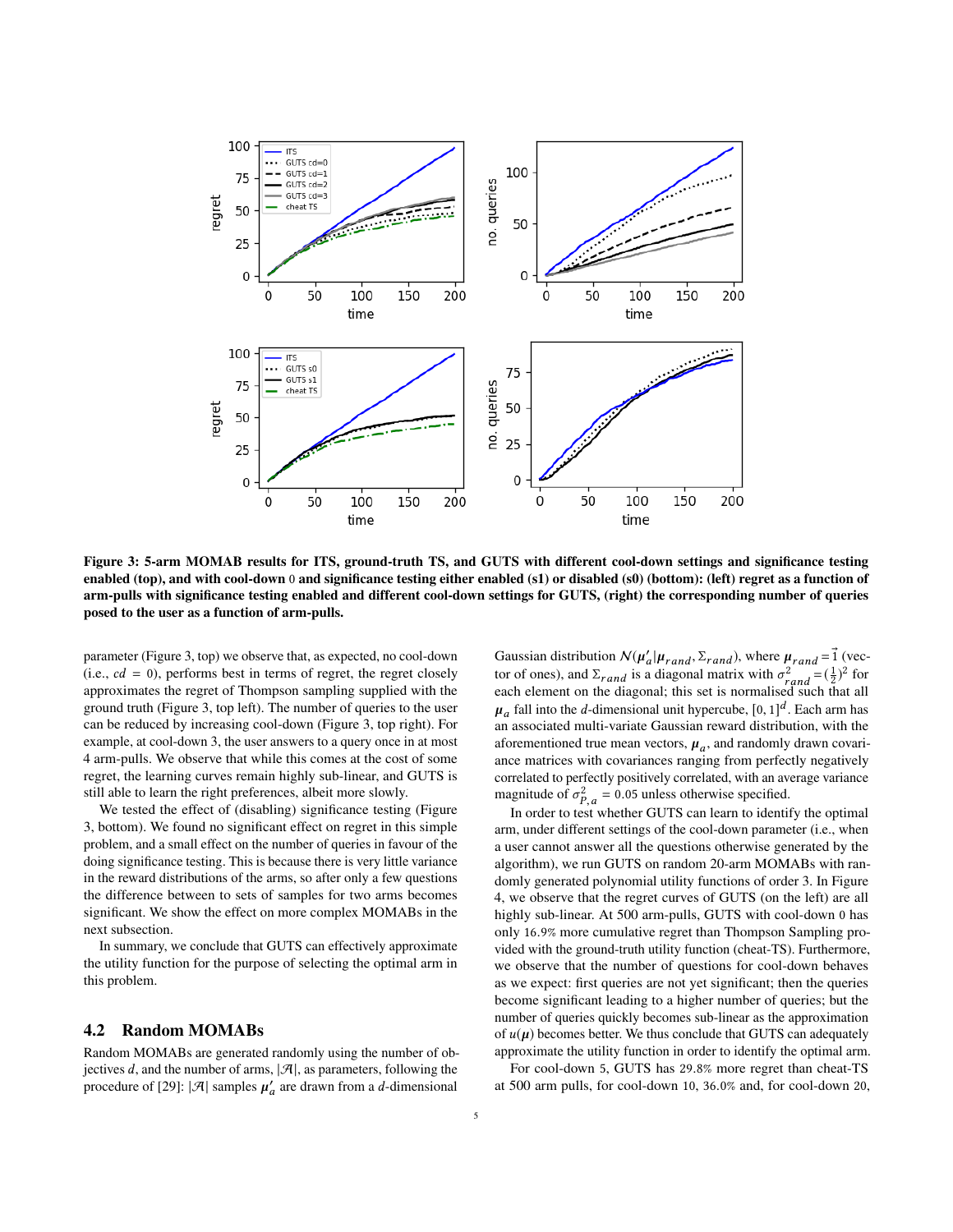<span id="page-5-0"></span>

Figure 4: Regret (left) and number of queries posed to the user (right), as a function of arm-pulls, averaged over 5 random, 2-objective, 20-arm MOMAB instances with random utility functions or order 3, with noise  $\varepsilon = 0.1$  on the comparisons of the user (about 2% of the optimal utility), for GUTS with different cool-downs.

<sup>41</sup>.2%. However, cool-down <sup>5</sup> requires only <sup>42</sup>.8% of the queries with respect to cool-down <sup>0</sup>, and cool-downs <sup>10</sup> and <sup>20</sup> only <sup>25</sup>.9% resp. <sup>14</sup>.6%. In other words, the increase in regret is less steep than the reduction in the number of queries posed to the user. We hypothesise that this is because GUTS continues learning about the arms before the next question is asked, yielding more information per query. We thus conclude that GUTS remains an effective algorithm when the user cannot answer a query at every arm-pull.

To test whether GUTS can learn effectively in random MOMABs with an increasing number of objectives, and the effect of (disabling) significance testing, we run GUTS with cooldown 10 on 2-, 4, and 6-objective 20-arm random MOMABs with randomly generated polynomial utility functions of order 3 (Figure [5\)](#page-6-0). We chose the cooldown of 10 to simulate a human decision maker that is only able to answer a comparison query after every ten arm-pulls. As can be seen from the figure, the curves remain sub-linear, but less so for higher numbers of objectives, and the difference in regret with cheat-TS increases. This can be explained by the fact that GUTS suffers from the curse of dimensionality, as it has to estimate higher-dimension utility functions, while cheat-TS does not (it is provided with the ground-truth utility function, so it only has to optimise a scalar utility.) This was to be expected; cheat-TS has an unfair advantage, and is only included as a theoretical reference. For this experiment with the cool-down set to ten, the number of queries does not yet reach the point where it starts to be sub-linear. However, we do observe that while significance testing does slightly but consistently decrease the number of queries posed to the user, it has no negative effect on regret.

Finally, in order to check how GUTS handles different levels of noise in the comparisons of the user, we run GUTS on 20, 2 objective, 20-arm, random MOMAB instances with randomly generated polynomial utility functions of order 3 (Figure [6\)](#page-6-1). These randomly generated utility functions have utilities ranging from about 1 for the worst arm to 5 for the best arm. We use 2%, 10%, 20% of this utility as noise, i.e.,  $\varepsilon = 0.1$ , 0.5 and 1.0. For  $\varepsilon = 0.1$  and 0.5, we observe very similar regret curves, and no significant difference in the number of queries. For  $\varepsilon = 1.0$  we observe the regret and number of query curves suddenly going up; this is due to 3 of the runs, where GUTS suddenly more often samples a non-optimal arm,

after a series of erroneous comparisons. However, as the number of queries also goes up, because GUTS becomes unsure what the best arm is, we observe that GUTS does converge back to the optimal arm after a while in two of the three individual runs before the run ends (in the third one the swerve happens closer to the end of the run). We thus conclude that GUTS is robust against different levels of noise.

To summarise, we conclude that: GUTS can effectively handle non-linear utility functions in order to minimise regret in online interactive MORL for MOMABs; GUTS can handle users that answer a comparison query at every arm-pull; and significance testing to prevent asking irrelevant queries in the beginning has no negative effect on the regret.

### 5 RELATED WORK

Several papers exist that study *offline* multi-objective reinforcement learning in MOMABs [\[3,](#page-7-2) [15,](#page-7-4) [16,](#page-7-3) [41\]](#page-7-5). In contrast to the *online interactive MORL*, which we study in this paper, these papers focus on producing a coverage set in a separate learning phase, without interacting with the user. After this learning phase, the interaction with the user to find the optimal alternative from the coverage set needs to be done in a subsequent selection phase. In the work we present here, we are interested in an online setting, in which we aim to minimise online user regret, by estimating the utility function of the user during learning about the MOMAB through arm-pulls.

*Relative bandits* [\[40,](#page-7-18) [43\]](#page-7-19) are also a different but related setting to online interactive learning for MOMABs. Similar to our interactive online MORL for MOMABs, relative bandits assume a hidden utility function which can be queried to obtain pairwise comparisons. Contrary our setting though, the rewards (i.e., reward vectors) cannot be observed, and the comparisons are made regarding *single* arm pulls, rather than the aggregate information over all previous pulls of a given arm as in GUTS (and ITS). The closest algorithms in this field are RUCB [\[43\]](#page-7-19) and Double Thompson Sampling [\[40\]](#page-7-18) which keep a preference matrix to determine which *two* arms to pull in *each iteration*.

In evolutionary computing for multi-objective problems, user preferences have been used to bias the search area of the evolutionary algorithm during the optimisation process [\[6,](#page-7-20) [13,](#page-7-21) [34\]](#page-7-22). There is also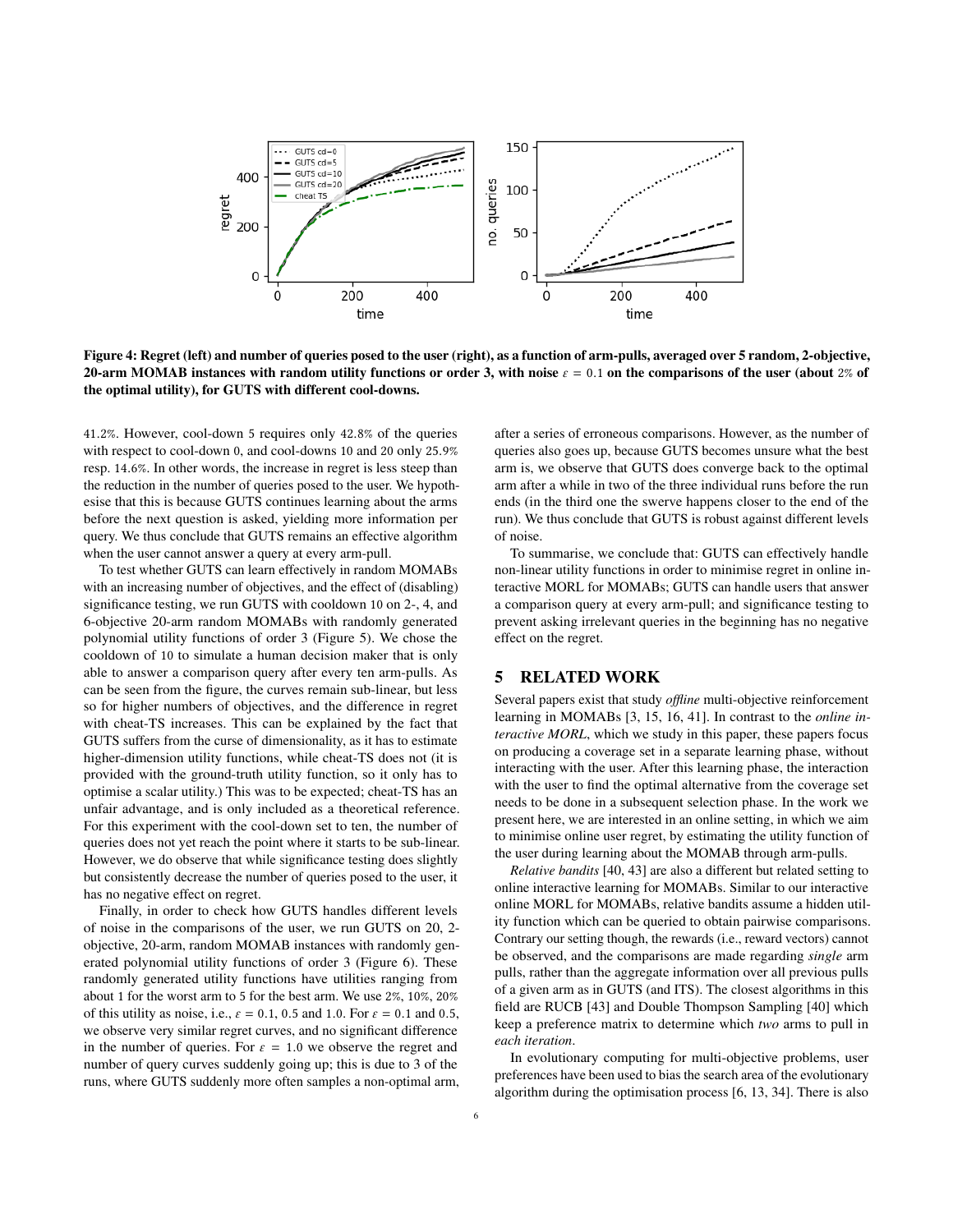<span id="page-6-0"></span>

<span id="page-6-1"></span>Figure 5: Regret as a function of arm-pulls averaged over 5 random, 20-arm MOMAB instances with 2 (left), 4 (middle) and 6 (right) objectives, with random utility functions or order 3, with noise  $\varepsilon = 0.1$  on the comparisons of the user (about 2% of the optimal utility), for GUTS with cool-down 10, and with or without significance testing (s1 or s0).



Figure 6: (left) Regret as a function of arm-pulls, (right) number of queries posed to the user as a function of arm-pulls, averaged over 20 random, 2-objective, 20-arm MOMAB instances with random utility functions or order 3, with noise  $\varepsilon = 0.1$ , 0.5 and 1.0 (resp. 2%, 10%, 20% of the optimal utility) on the comparisons of the user, for GUTS with cool-down 5.

some work in incorporating user guidance in sequential decision problems (e.g., [\[10,](#page-7-23) [37\]](#page-7-24)), focusing on single-objective problems.

In multi-objective sequential planning [\[4\]](#page-7-25), combinatorial decisionmaking [\[38\]](#page-7-26), and cooperative game theory [\[20\]](#page-7-27) preference elicitation w.r.t. (linear) utility functions has been applied as well. These methods however, apply linear programming or equation solving to induce constraints for their respective planning problems, rather than Bayesian learning. It would be interesting to extend our methods to apply to these problem classes and create Bayesian methods for learning. We will discuss multiple options for future work in the next section.

Gaussian processes for user preference elicitation was introduced by [\[12\]](#page-7-8) and have been used, e.g., in animation design for computer graphics [\[7\]](#page-7-28) or in learning to rank [\[11\]](#page-7-29). Other approaches to user preference elicitation are for example to model the user's preferences as a mixture of Gaussians [\[9\]](#page-7-30) or as a partially observable Markov Decision Process [\[5\]](#page-7-31). We believe that Gaussian processes are more expressive than mixture of Gaussians, and more practical than POMDPs because they require only few data-points. We believe that partially unknown utility functions that take the multiobjective value of policies as input are a more natural way to express preferences in the context of multi-objective decision making.

#### 6 DISCUSSION

In this paper we have proposed Gaussian-process Utility Thompson Sampling (GUTS) for interactive online multi-objective reinforcement learning in MOMABs. Contrary to earlier methods, GUTS can handle non-linear utility functions, which is an essential feature for multi-objective RL algorithms. We have shown empirically that GUTS can effectively approximate non-linear utility functions for the purpose of selecting the optimal arm, leading to only little extra regret if a query can be posed to the user at every arm pull. We further have shown experimentally that in addition to the regret, the number of queries is also sub-linear.

We also tested what the effect is of users not being able to answer a query with every arm-pull. In this case—even if the number of queries is strongly reduced—the regret remains sub-linear, albeit higher than if a query can be posed at every time-step. Therefore, we conclude that GUTS is robust against less questions being answered than generated. Furthermore, our experiments indicate that GUTS is robust against noisy comparisons.

We note that all conclusions are based on empirical evaluations rather than theoretical bounds. This is due to the usage of Gaussian Processes (GPs) that are hard to analyse theoretically w.r.t. the results we need. However, we believe using GPs is essential, because as a non-parametric function approximator GPs can fit any